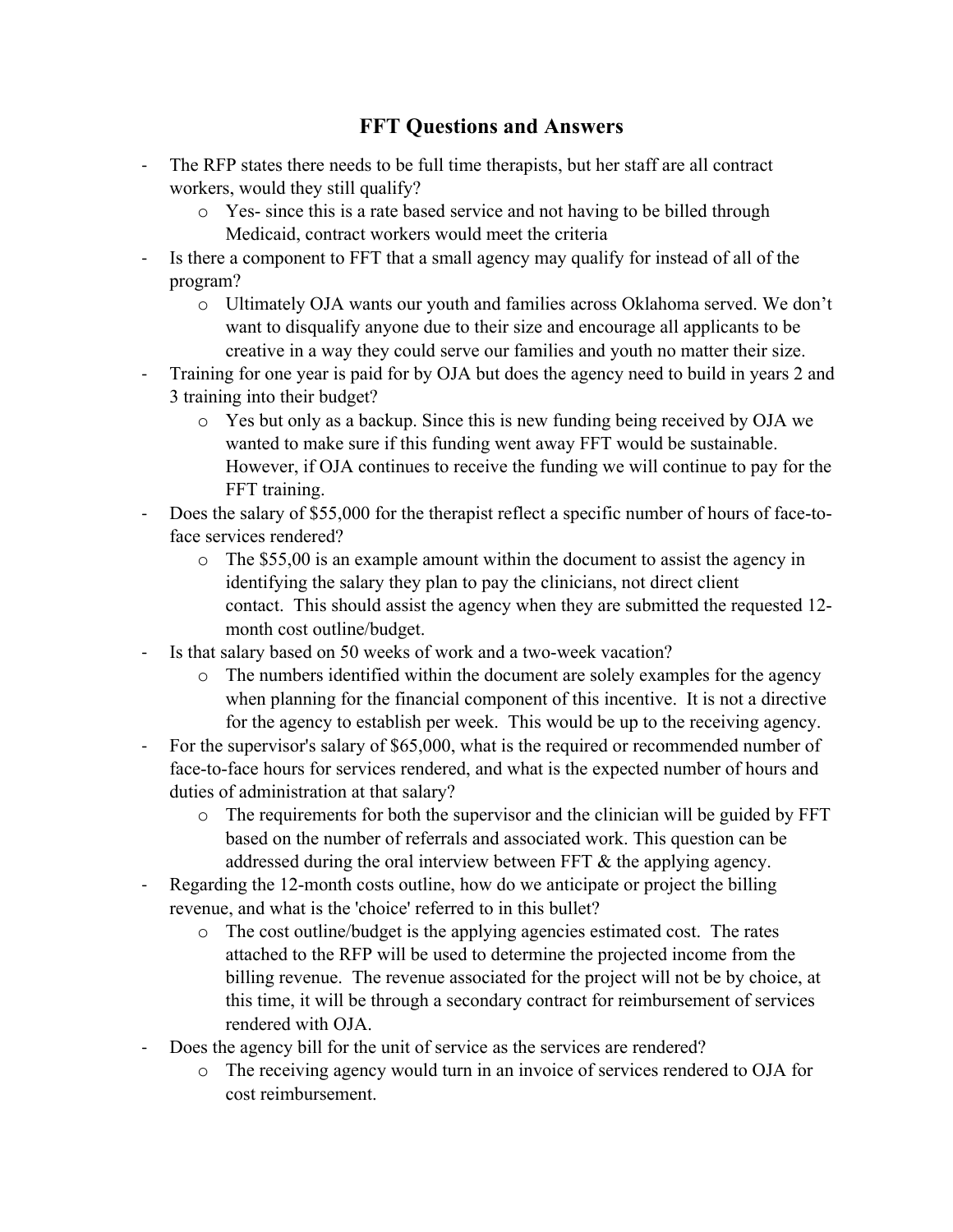- Does OJA pay the salaries up front, prior to the services rendered?
	- o OJA will be paying for services rendered and the FFT training, not the salaries.
- We are to list specific salary for personnel costs. Does this include the agency administrative costs and what is the recommended or average cost for due incurred by the agency administration for this program?
	- o The administrative cost is something that the applying agency would figure into their 12-month cost outline/budget and not set by OJA.
- What are considered fringe costs?
	- o Fringe benefits would be extra benefits supplementing an employee's salary, example would be health insurance, retirement fund, vacation/personal days off.
- What is the rate that the 30% of fringe cost is being calculated from?
	- o This rate would be set by the receiving agency.
- What is the rate the admin percentage default of 35% being calculated from?
	- o This rate would be set by the receiving agency.
- Can an agency have more than one team?
	- o Yes
- Would all referrals come from OJA?
	- o Yes
- How does OJA want a referral to be completed? Who needs to be included in the release of information?
	- o OJA has set an identifying source for our JSU workers to establish which youth and families would be eligible to receive FFT services. The release of information should be for OJA.
- With the format of FFT being brief therapy, if the client wants to continue therapy is there a referral process for them to continue services?
	- o After FFT is concluded, if a family would want to continue therapy with the receiving agency they would become the referral source.
- Regarding a crisis, will the FFT program have a contracted or specific agency or hospital for the clients to be referred to?
	- o No, the process for this would be the same as any other client in crisis.
- In an emergency, a bachelor's level can be used? What entails an emergency situation where a bachelor's level can be utilized? Can a master's level BHCMII be trained to be a provider with FFT?
	- o Most FFT therapists are master's level, but the criteria for hire can vary from site to site and bachelor's level can be used if hiring master's level in certain geographical areas is difficult. Master's level is required for the person who will become the FFT Site Supervisor in Phase 2. The most important things to consider when hiring therapists are: Do they want to learn FFT? Are they comfortable and have clinical experience working with families, particularly in challenging and complex situations? Will they meet with families in their homes? Will they work nontraditional hours when families are available? Each therapist must have a caseload of at least 6-7 cases at any given time (part time 20 hours per week), and up to 10-12 cases at any given time (full time – 40